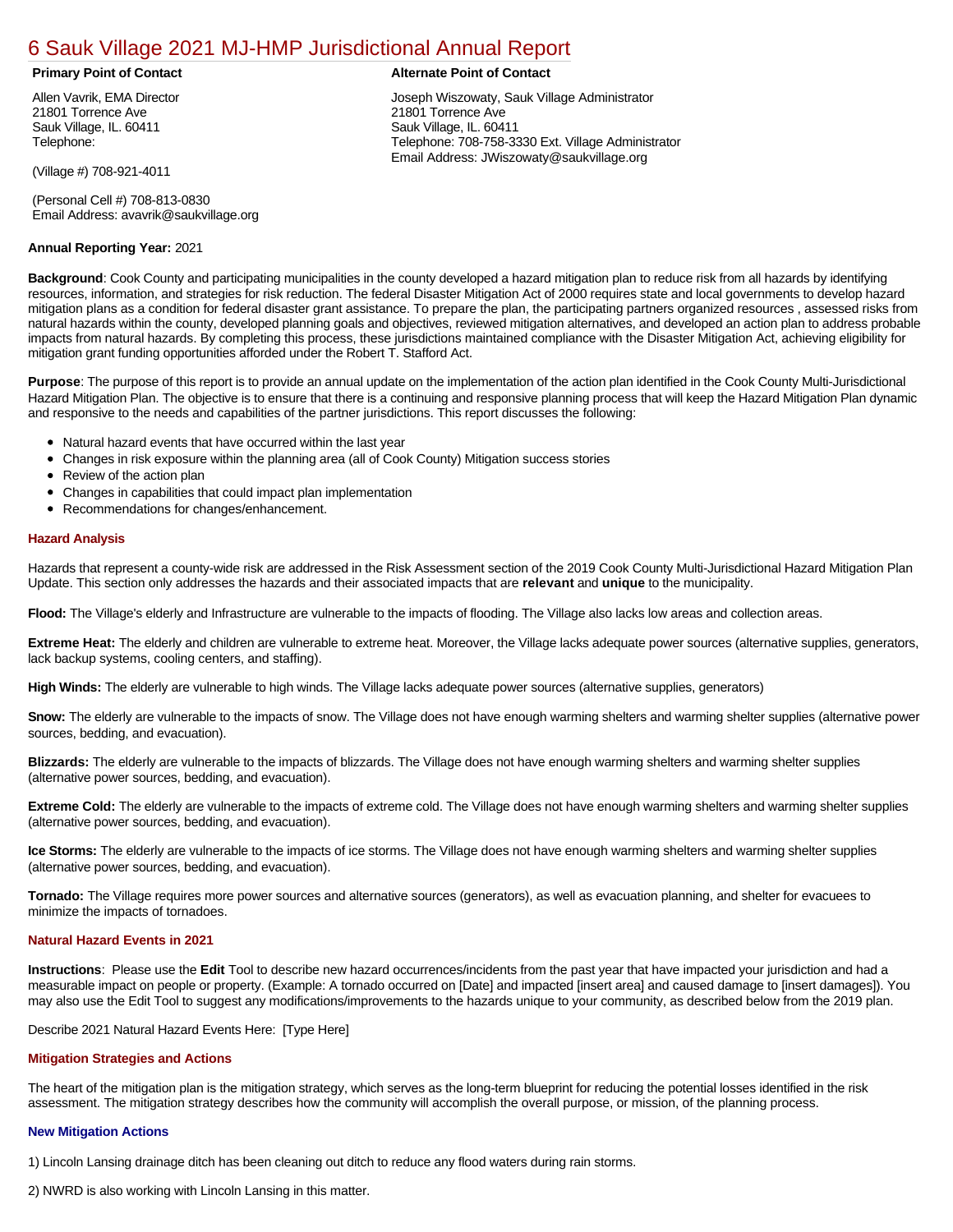- 3) Sauk Village has replaced drain culvert on 221st Street to help with flow of water.
- 4) Sauk Village is assessing other culverts in the town to help with water flow.

5) Federal and MWRD funds to be used nto assist Sauk Village in this matter.

# **Ongoing Mitigation Actions**

The following are ongoing actions. During the 2019 update, these "ongoing" mitigation actions and projects were modified and/or amended, as needed. Reviewers of this report should refer to the Hazard Mitigation Plan for more detailed descriptions of each action and the prioritization process. Address the following for each mitigation action:

- Was any element of the action carried out during the reporting period?
- If no action was completed, why?
- Is the timeline for implementation or the action still appropriate?  $\bullet$
- If the action was completed, does it need to be changed or removed from the action plan?

| TABLE: HAZARD MITIGATION ACTION PLAN MATRIX                                                                                                                                                                                                                                                                                                                                        |             |             |                                                                                 |                                                                                            |                                                                                                                                |                          |                                                                       |                                                            |  |  |  |  |
|------------------------------------------------------------------------------------------------------------------------------------------------------------------------------------------------------------------------------------------------------------------------------------------------------------------------------------------------------------------------------------|-------------|-------------|---------------------------------------------------------------------------------|--------------------------------------------------------------------------------------------|--------------------------------------------------------------------------------------------------------------------------------|--------------------------|-----------------------------------------------------------------------|------------------------------------------------------------|--|--|--|--|
| <b>Completion status legend:</b><br>$N = New$<br>$O =$ Action Ongoing toward Completion<br>$R =$ Want Removed from Annex<br>$C = Project Completed$<br>$X = No$ Action Taken                                                                                                                                                                                                       |             |             |                                                                                 |                                                                                            |                                                                                                                                |                          |                                                                       |                                                            |  |  |  |  |
| 2021 Status                                                                                                                                                                                                                                                                                                                                                                        | 2020 Status | 2019 Status | <b>Hazards</b><br><b>Mitigated</b>                                              | <b>Objectives</b><br>Met                                                                   | <b>Lead Agencies</b>                                                                                                           | <b>Estimated</b><br>Cost | Sources of<br><b>Funding</b>                                          | <b>Timeline/Projected</b><br><b>Completion Date</b><br>(a) |  |  |  |  |
| Action S1.1—Where appropriate, support retrofitting, purchase, or relocation of structures in hazard-prone areas to prevent future structure damage. Give<br>priority to properties with exposure to repetitive losses.                                                                                                                                                            |             |             |                                                                                 |                                                                                            |                                                                                                                                |                          |                                                                       |                                                            |  |  |  |  |
| <b>Status Description:</b>                                                                                                                                                                                                                                                                                                                                                         |             |             |                                                                                 |                                                                                            |                                                                                                                                |                          |                                                                       |                                                            |  |  |  |  |
|                                                                                                                                                                                                                                                                                                                                                                                    |             | Ongoing     | All                                                                             | 7, 13                                                                                      | Sauk Village                                                                                                                   | High                     | <b>FEMA Hazard</b><br>Mitigation<br>Grants                            | Long-term<br>(depending on<br>funding)                     |  |  |  |  |
|                                                                                                                                                                                                                                                                                                                                                                                    |             |             | Action S1.2-Continue to support the countywide actions identified in this plan. |                                                                                            |                                                                                                                                |                          |                                                                       |                                                            |  |  |  |  |
| <b>Status Description:</b>                                                                                                                                                                                                                                                                                                                                                         |             |             |                                                                                 |                                                                                            |                                                                                                                                |                          |                                                                       |                                                            |  |  |  |  |
|                                                                                                                                                                                                                                                                                                                                                                                    |             | Ongoing     | All                                                                             | All                                                                                        | Sauk Village                                                                                                                   | Low                      | <b>General Fund</b>                                                   | Short-and long-term                                        |  |  |  |  |
|                                                                                                                                                                                                                                                                                                                                                                                    |             |             |                                                                                 | Action S1.3—Actively participate in the plan maintenance strategy identified in this plan. |                                                                                                                                |                          |                                                                       |                                                            |  |  |  |  |
| <b>Status Description:</b>                                                                                                                                                                                                                                                                                                                                                         |             |             |                                                                                 |                                                                                            |                                                                                                                                |                          |                                                                       |                                                            |  |  |  |  |
|                                                                                                                                                                                                                                                                                                                                                                                    |             | Ongoing     | All                                                                             | 3, 4, 6                                                                                    | DHSEM, Sauk<br>Village                                                                                                         | Low                      | <b>General Fund</b>                                                   | Short-term                                                 |  |  |  |  |
|                                                                                                                                                                                                                                                                                                                                                                                    |             |             |                                                                                 |                                                                                            | Action S1.4—Consider participation in incentive-based programs such as the Community Rating System, Tree City, and StormReady. |                          |                                                                       |                                                            |  |  |  |  |
| <b>Status Description:</b>                                                                                                                                                                                                                                                                                                                                                         |             |             |                                                                                 |                                                                                            |                                                                                                                                |                          |                                                                       |                                                            |  |  |  |  |
|                                                                                                                                                                                                                                                                                                                                                                                    |             | Ongoing     | All                                                                             | 3, 4, 5, 6, 7, 9,<br>10, 11, 13                                                            | Sauk Village                                                                                                                   | Low                      | <b>General Fund</b>                                                   | Long-term                                                  |  |  |  |  |
| Action S1.5-Maintain good standing under the National Flood Insurance Program by implementing programs that meet or exceed the minimum NFIP<br>requirements. Such programs include enforcing an adopted flood damage prevention ordinance, participating in floodplain mapping updates, and providing<br>public assistance and information on floodplain requirements and impacts. |             |             |                                                                                 |                                                                                            |                                                                                                                                |                          |                                                                       |                                                            |  |  |  |  |
| <b>Status Description:</b>                                                                                                                                                                                                                                                                                                                                                         |             |             |                                                                                 |                                                                                            |                                                                                                                                |                          |                                                                       |                                                            |  |  |  |  |
|                                                                                                                                                                                                                                                                                                                                                                                    |             | Ongoing     | Flooding                                                                        | 4, 6, 9                                                                                    | Sauk Village                                                                                                                   | Low                      | <b>General Fund</b>                                                   | Short-term and<br>ongoing                                  |  |  |  |  |
|                                                                                                                                                                                                                                                                                                                                                                                    |             |             |                                                                                 |                                                                                            | Action S1.6—Where feasible, implement a program to record high water marks following high-water events.                        |                          |                                                                       |                                                            |  |  |  |  |
| <b>Status Description:</b>                                                                                                                                                                                                                                                                                                                                                         |             |             |                                                                                 |                                                                                            |                                                                                                                                |                          |                                                                       |                                                            |  |  |  |  |
|                                                                                                                                                                                                                                                                                                                                                                                    |             | Ongoing     | Flooding,<br>Severe<br>Weather                                                  | 3, 6, 9                                                                                    | Sauk Village                                                                                                                   | Medium                   | General<br>Fund; FEMA<br><b>Grant Funds</b><br>(Public<br>Assistance) | Long-term                                                  |  |  |  |  |
| Action S1.7—Integrate the hazard mitigation plan into other plans, programs, or resources that dictate land use or redevelopment.                                                                                                                                                                                                                                                  |             |             |                                                                                 |                                                                                            |                                                                                                                                |                          |                                                                       |                                                            |  |  |  |  |
| <b>Status Description:</b>                                                                                                                                                                                                                                                                                                                                                         |             |             |                                                                                 |                                                                                            |                                                                                                                                |                          |                                                                       |                                                            |  |  |  |  |
|                                                                                                                                                                                                                                                                                                                                                                                    |             | Ongoing     | All                                                                             | 3, 4, 6, 10, 13                                                                            | Robinson<br>Engineering                                                                                                        | Low                      | <b>General Fund</b>                                                   | Short-term                                                 |  |  |  |  |
| Action S1.8-Consider the development and implementation of a Capital Improvements Program (CIP) to increase the Village's regulatory, financial and<br>technical capability to implement mitigation actions.                                                                                                                                                                       |             |             |                                                                                 |                                                                                            |                                                                                                                                |                          |                                                                       |                                                            |  |  |  |  |